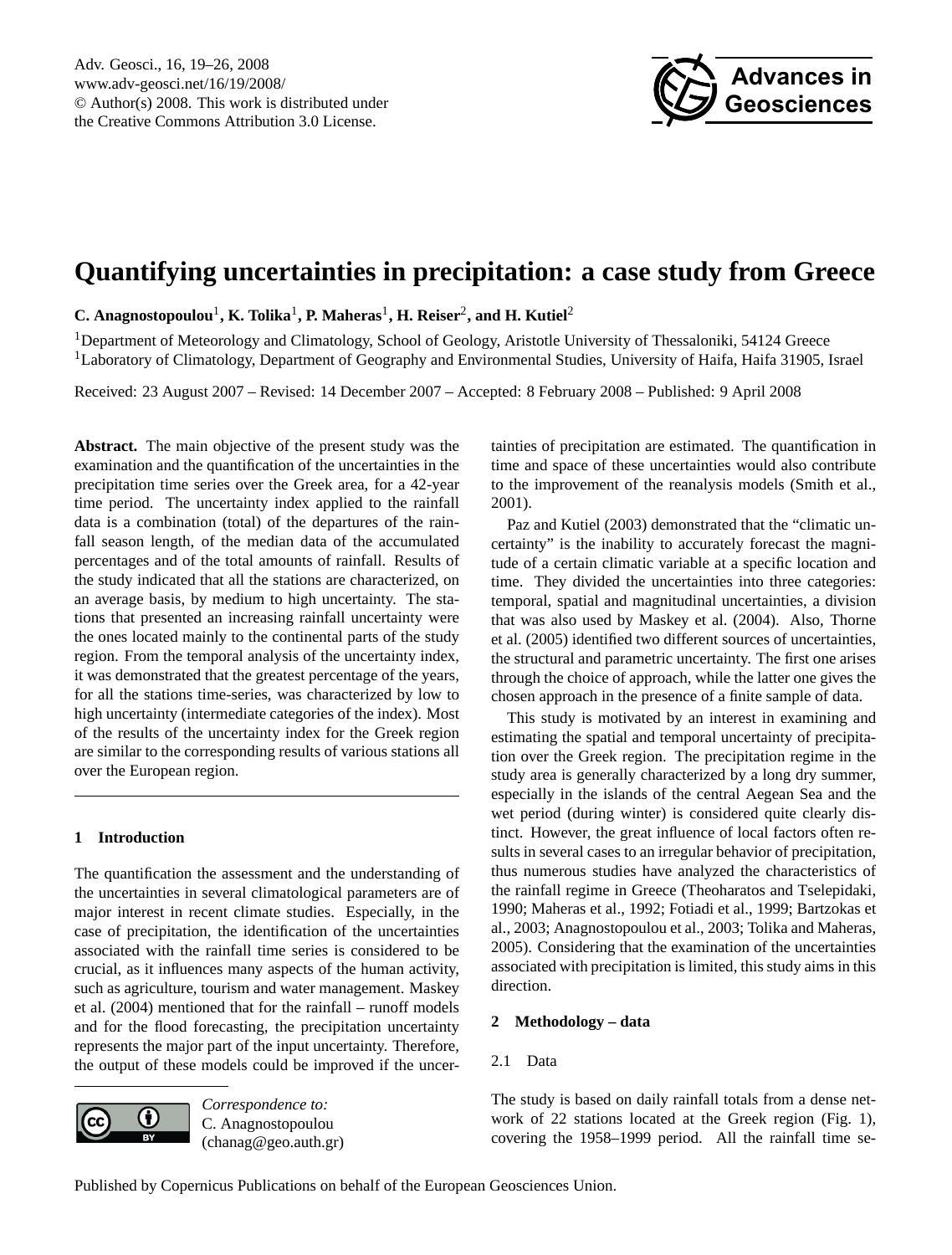

**Fig. 1.** The geographical distribution of the stations **(a)** and the geographical location of the Greek regions **(b)** used in the study.

test (1986) in order to ensure the validity of the conclusions. ries used were checked for homogeneity with Alexandersson

In the Mediterranean region, the highest amount of precipitation is observed during the winter period, while the summer rainfall is insignificant or zero. The years used in this study are hydrological years, which differ from the calendar year. We define the 1 September as the beginning of the hydrological year and 31 August as the end. Each year is named after the date of the September that it contains, for example the 1980 year starts at 1 September 1980 and finished at 31 August 1981.

## 2.2 Methodology for evaluating uncertainty

Rainfall regime is affected by both the number and the length of rainspells and dryspells and the total annual rainfall. For the Greek region, a rainspell (dryspell) is defined as the number of consecutive rainy (dry) days with precipitation higher (equal or lower) than 0.1 mm (Anagnostopoulou et al., 2003; Tolika and Maheras, 2005). This threshold was selected because during spring and summer even this small amount of rain can be considered as an important factor for the growth of crops; in addition, the increase of the humidity of the air can favor the outbreak of crop diseases (Steineke and Jehle, 2004; Champeil et al., 2004). Changes in any of these parameters could introduce uncertainties to an accurately forecast of the precipitation. Paz and Kutiel (2003) introduce the following parameters in order to evaluate the uncertainty of the rainfall regime:

1.  $NRS_{(d)}$  (Number of rainspells) is the number of rainspells for a given duration in days (d).

used were checked for homogeneity with Alexandersson 2.  $RSY_{(d)}$  (Rainspell Yield) is the average rainfall (in mm) accumulated during all rainspells of the duration of the Rainy Seasonal Length (RSL, in days). The RSL is defined as:

$$
RSL = DAP_{(90)} - DAP_{(10)} \tag{1}
$$

where  $\text{DAP}_{(i)}$  is the median date of an accumulated percentage  $(i=10, 20, \ldots, 90)$  of the annual rainfall (in days since 1 September)

3. TOTA $L_{(d)}$  is the total rainfall (in mm) given as follows:

$$
TOTAL_{(d)} = NRS_{(d)} * RSY_{(d)}
$$
 (2)

Furthermore, Paz and Kutiel (2003) defined the Uncertainty Index (UI) as:

$$
UI = \Delta RSL + \Delta DAP + \Delta TOTAL
$$
 (3)

It is composed of a series of standardized components that measure the uncertainty:

$$
\Delta \text{RSL} = \left| \frac{\text{RSL} - \text{Med}_{\text{RSL}}}{\sigma(\text{RSL})} \right| \tag{4}
$$

where Med<sub>RSL</sub> is the median value of RSL and  $\sigma$ (RSL) is its standardized deviation

$$
\Delta \text{DAP} = \frac{\sum_{i=10}^{90} \left| \frac{\text{DAP}_i - \text{MedDAP}_i}{\sigma \, DAP_i} \right|}{z}
$$
(5)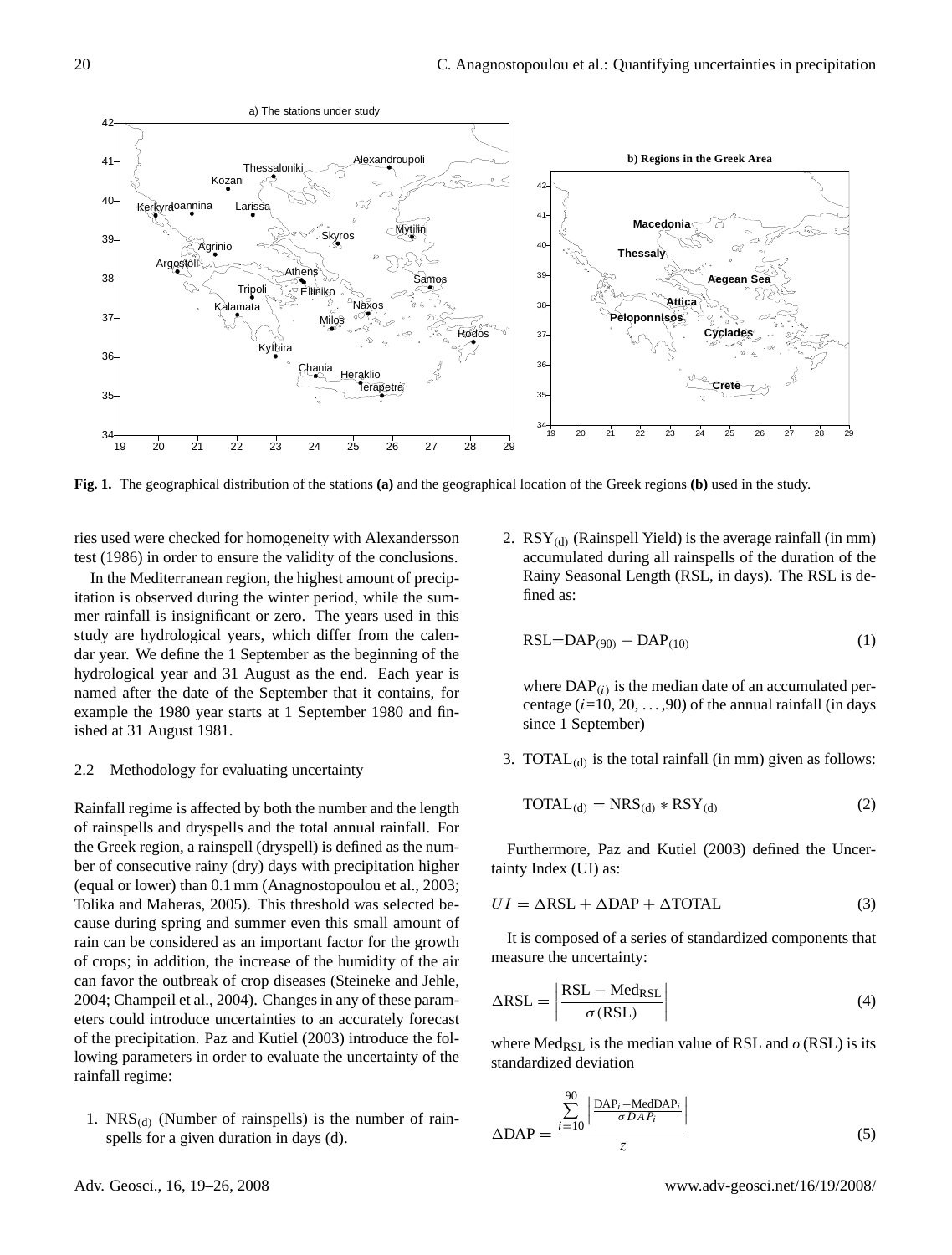where  $MedDAP_{(i)}$  is the median value of  $DAP(i)$  and z is the number of the accumulated percentage  $(i=10, 20, \ldots, 90)$ , in our study is 9.

$$
\Delta \text{TOTAL} = \frac{\sum_{i=1}^{z} \left| \frac{\text{TOTAL}_{(d)} - \overline{\text{TOTAL}_{(d)}}}{\sigma \text{TOTAL}_{(d)}} \right|}{z}
$$
(6)

where  $z$  is the number of the different TOTALs, in our study is 7.

All the components of the UI were calculated using the Rainfall Uncertainty Model (RUM) developed at the Laboratory of Climatology, University of Haifa, by the last two authors. Due to space limitations the full description of this model and all its components is not possible to be described in this section. A detailed description of these can be found at the website: http://geo.haifa.ac.il/∼[kutiel/RUEM%204.pdf.](http://geo.haifa.ac.il/~kutiel/RUEM%204.pdf)

The trend of the Rainy Seasonal Length (RSL) and the UI were calculated by a simple least squares fit, where the regression coefficient b gives the changes per year. Trend significance was tested using the Kendall –tau test at the 95% confidence level (5% significant level).

#### **3 Results**

#### 3.1 Rainy Season Length (RSL)

The Rainy Season Length (RSL) is defined as the elapsed time between two accumulated percentages of the annual rainfall (in days since 1. September). It is dependent on location and topography, as well as the regional circulation over the study area. RSL could be regarded as a good indicator for plants growing and the surplus of water in the region. In the present study, the rainy season length between the 10%DAP and 90%DAP (90–10 RSL), 10%DAP and 50%DAP (50–10 RSL) and 50%DAP and 90%DAP (90–50 RSL) were analyzed.

The mean Rainy Season Length (90–10 RSL), for the Greek region varies from 130 to 260 days, an increase that moves gradually from southeast to northwest (Fig. 2a). The maximum and minimum Rainy Seasonal Length performs in similar modes; the northern continental regions present the higher RSL for both cases (Fig. 2b, c). This means that over north-northwestern Greece, the duration of the rainfall period is longer (about nine months) during the hydrological year, while the rainfall over southern Greece limits in shorter time periods (more than 4 months).

In order to provide a more detailed analysis, the subperiods, 50–10 RSL and the 90–50 RSL were evaluated and analyzed. These two sub-periods were selected as they represent the two halves of the whole rainy period. Apart from these calculations, the trends of all the RSLs were also calculated. The length of the RSLs varies with time, depending also on the region. Generally, the length of the 50–10 RSL is shorter than the 90–50 RSL one, meaning that the first half



19 20 21 22 23 24 25 26 27 28 29 34 RSL for the Greek region.  $F_1$  and  $F_2$  and  $F_3$  are  $F_4$  for the Greek region. depending **Fig. 2.** Spatial distribution of the average **(a)**, max **(b)** and min **(c)**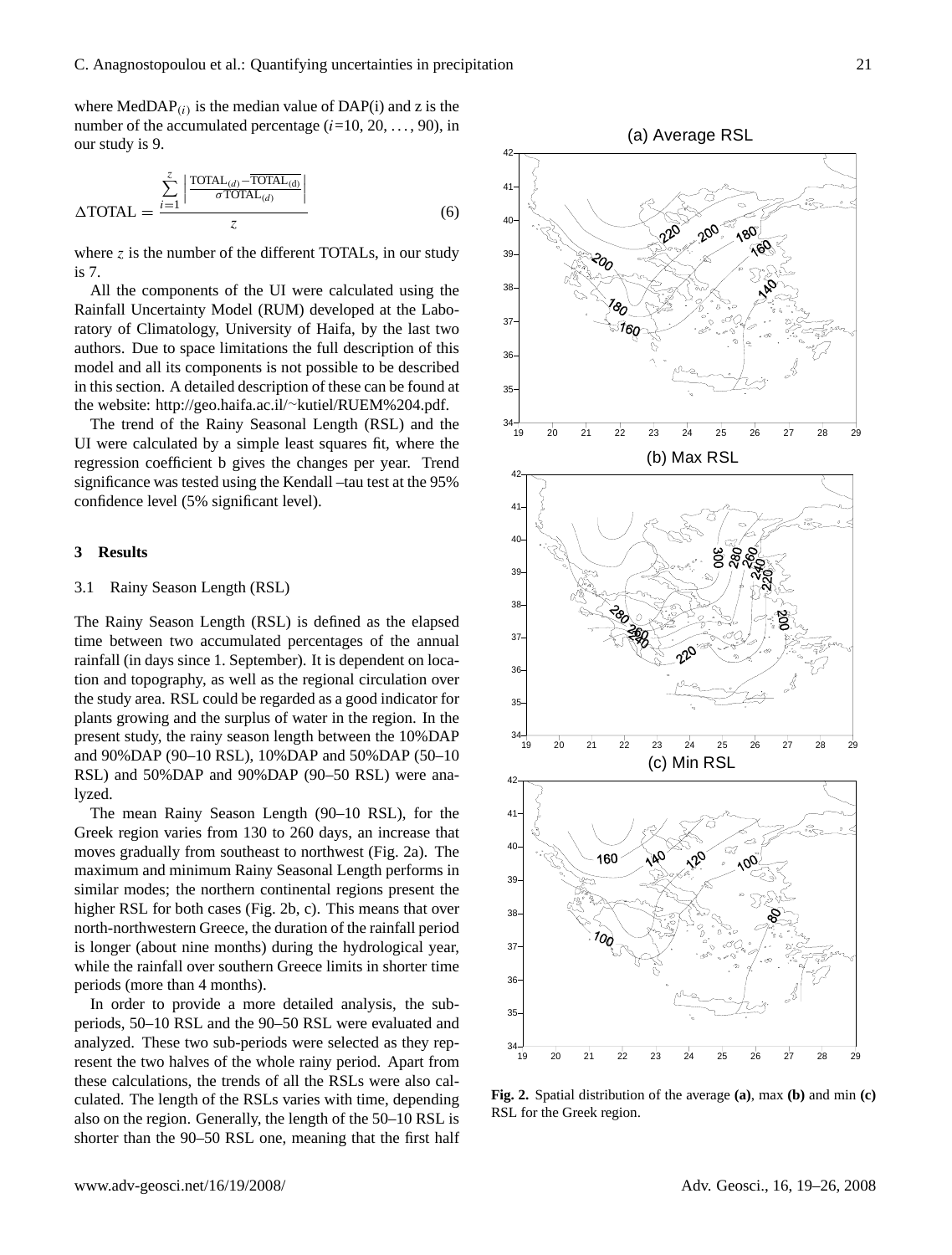

statistical significant trends. **Fig. 3.** The spatial distribution of the trends (day/year) of the 10%RSL **(a)**, 50%RSL **(b)** and the 90%RSL **(c)**. The grey regions indicate the

of the total rainfall is recorded in about two months duration, while the last half of the total rainfall spreads over a much longer time period (not shown). Mainly, for the continental stations the 50–10 RSL is the longest one, holding about twice the time of the other stations. On the contrary, some of the island stations present the shortest length of 90-10 RSL that is divided almost into two equal parts, 50–10 RSL and 90–50 RSL (not shown).

The trends in the three selected rainfall percentiles (10%, 50% and 90%) are shown in Fig. 3. Concerning the 10% percentile, an increase is indicated in the majority of the stations (19 stations). Up to 4 days per decade is the observed increasing trend of the 10% percentile in central continental Greece and in Crete. On the other hand, a smaller decreasing trend (1 day per decade) is found in the eastern Aegean Sea (Fig. 3a).This means that the rainy season tends to start later during the hydrological year. However, it should be mentioned that this increasing trend is statistically significant only for five stations, three continental (Kozani, Larissa and Kalamata) and two island (Heraklio and Argostoli). For the 50% percentile, a decreasing trend is evident in the three quarters of the stations, but none of them presented significant decreasing results. Fifty per cent of rainfall of the rainfall tends to appear earlier in the hydrological year (decreasing trend of 3–4 days per decade) in the northeastern and northwestern parts of the country. Conversely, in central Greece (Athens) and in the southeastern Aegean Sea the trend found is positive (up to 3 days per decade, see Fig. 3b).The 90% percentile also indicates an increasing trend, as the corresponding 10% percentile, in more than half of the stations under study. For these stations the rainy period seems to present a tendency to end later during the hydrological year, mainly in Peloponissos as well as in central continental Greece and in the station in the eastern Aegean Sea. All the other island stations of the Aegean and the stations in Crete show a decreasing trend of this percentile. Especially in the Cyclades, this negative trend reaches the value of 5 days per decade decrease (Fig. 3c). Generally, the 90–

10 RSL tends to last longer in 8 stations (island and coastal ones), while in the other 14 stations, the rainy period presents a negative trend and thus the RSL is shorter. However, at this point it should be noted that none of the RSL trends were found statistically significant (not shown).

#### 3.2 Uncertainty Index (UI)

to analyze the behavior of the uncertainty index (UI) in each In the last section of the present study, an assessment is made of the selected stations. The spatial distribution of the mean standardized scores of the UI is presented in Fig. 4. The score values vary from 2.6 at the station of Naxos to 3.4 at the station of Athens. It can also be noted that mainly continental stations present the highest values of the index and especially in the central and northern continental Greece. However, one island station at the eastern Aegean Sea (Mytilini; 3.2) and one station on the island of Crete (Ierapetra; 3.1) present also quite high index score values. Since the selected index is a sum of three parameters (departures), it is also interesting to examine which of these three departures contributes the most to the high values of the UI. Analyzing the stations which presented a UI greater than 3.0, it is found that in most of the cases, the absolute departures of the total amount of rainfall  $(\Delta TOTAL)$  play the most predominant role for the increase of the UI scores (not shown). Also, stations with high values of  $\triangle$ RSL had quite high index scores, as well. However, in the case of Athens (highest index score), the high  $\triangle$ TOTAL and  $\triangle$ DAP are the departures that result to the increase of the uncertainty.

Figure 4 depicts also the maximum and minimum scores of the index found during the study period. Their range vary between 1.1 (absolute minimum) to 8.3 (absolute maximum). More specifically, the maximum scores of the uncertainty index present values from 4.6 at the stations of Chania and Heraklio in Crete to 8.3 at the station of Naxos in Cyclades (Fig. 4). On the other hand, the lowest values of the minimum scores are found in Kozani and Milos (1.1) and the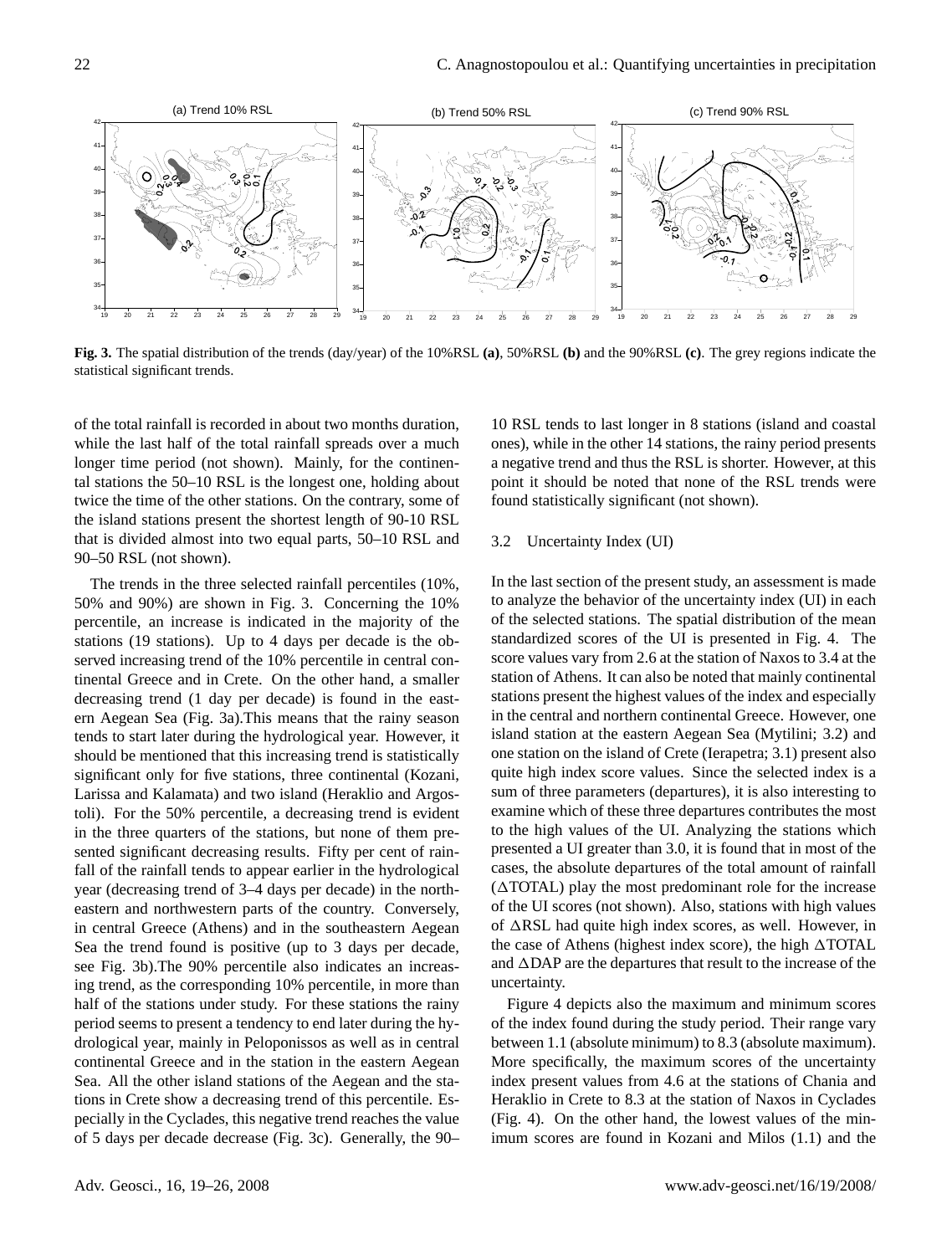

Fig. 4. The mean standardized scores both in the grey scale and over the location of each station. The nameles in the box in maximum and minimum values (scores) of the index for each station. each station. The numbers in the box indicate the maximum and minimum values **Fig. 4.** The mean standardized scores both in the grey scale and over the location of each station. The numbers in the box indicate the

highest ones in Athens (2.1). No general conclusion can be drawn for the years that these values appear, but in more than half of the stations both the maximum and the minimum index scores are found on the second half of the study period, suggesting that the variability of the index is greater after the year of 1978. According to Anagnostopoulou (2003) and Norrant (2004), after this year there is an important change in the atmospheric circulation over the Mediterranean and especially over Greece.

Taking all the aforementioned results under consideration and aiming at providing a more detailed analysis of the uncertainty index, their values were divided into five classes (categories):

- 1. UI<2.0 very low uncertainty
- 2.  $2.0 \leq U < 2.5$  low uncertainty
- 3. 2.5≤UI< 3.0 medium uncertainty
- 4. 3.0≤UI< 4.0 high uncertainty
- 5. UI≥4.0 very high uncertainty

Using this categorization, the number of cases (in years) for each class was computed for all stations and the results are summarized in Table 1a. It is obvious that the three medium classes are the ones with the highest frequencies: they almost double from the first and the last category. From a more thorough examination of the results, it is inferred that the station of Argostoli presents the maximum frequency in the first class; 11 years out of the 42 are characterized by very low uncertainty. The second highest frequency of this class is found for the station of Naxos with 10 years where the index scores are below 2.0. Conversely, the stations of Athens and Mytilini present high frequencies for the last class of very high uncertainty: 11 and 10 years respectively, are characterized by index scores higher than 4.0.

In order to examine if this categorization is valid and works to the same direction for other areas, the uncertainty index was calculated anew for different stations, with available data sets, all over the European and the Mediterranean region. The number of each class was calculated for each station and the results are shown in Table 1b. Generally, the stations perform the same way as the Greek stations and the three medium classes are the ones with the highest frequencies, but it should be mentioned that the last class of very high uncertainty presents lower frequency (less cases) than the equivalent one for Greece. Only the station of Salamanca in Spain shows a different behavior. In this case, the highest frequency is observed for the first class  $(UI < 2.0)$  where 19 out of the 42 are characterized by very low uncertainty.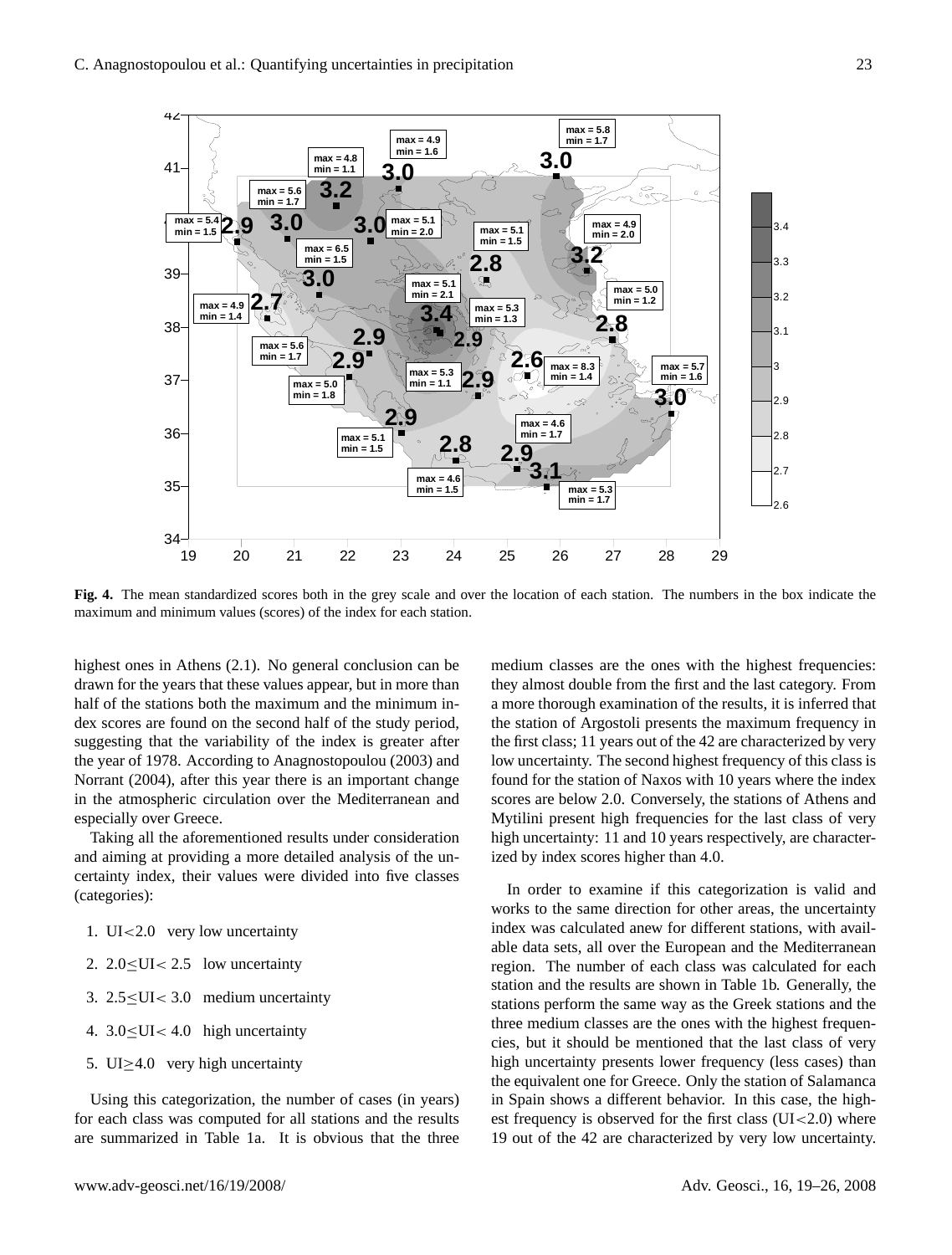|                | The UI classes |                     |                     |                     |                |  |  |
|----------------|----------------|---------------------|---------------------|---------------------|----------------|--|--|
|                | UI < 2.0       | $2.0 \leq UI < 2.5$ | $2.5 \leq UI < 3.0$ | $3.0 \le U I < 4.0$ | $UI \geq 4.0$  |  |  |
| Agrinio        | 5              | 9                   | 12                  | 9                   | 7              |  |  |
| Alexandroupoli | 3              | 9                   | 12                  | 13                  | 5              |  |  |
| Argostoli      | 11             | 9                   | 9                   | 8                   | 5              |  |  |
| Athens         | $\Omega$       | 4                   | 8                   | 19                  | 11             |  |  |
| Chania         | 7              | 10                  | 9                   | 12                  | 4              |  |  |
| Elliniko       | 4              | 14                  | 8                   | 10                  | 6              |  |  |
| Heraklio       | 6              | 11                  | 9                   | 10                  | 6              |  |  |
| Ierapetra      | 3              | 6                   | 8                   | 23                  | 2              |  |  |
| Ioannina       | 2              | 10                  | 11                  | 11                  | 8              |  |  |
| Kalamata       | 4              | 12                  | 10                  | 11                  | 5              |  |  |
| Kerkyra        | 5              | 14                  | 8                   | 9                   | 6              |  |  |
| Kozani         | 3              | 7                   | 7                   | 19                  | 6              |  |  |
| Kythira        | 5              | 11                  | 10                  | 11                  | 5              |  |  |
| Larissa        | 0              | 14                  | 10                  | 13                  | 5              |  |  |
| Milos          | 4              | 10                  | 16                  | 6                   | 6              |  |  |
| Mytilini       |                | 10                  | 9                   | 12                  | 10             |  |  |
| <b>Naxos</b>   | 10             | 12                  | 13                  | 3                   | $\overline{4}$ |  |  |
| Rodos          | 4              | 9                   | 11                  | 15                  | 3              |  |  |
| Samos          | 6              | 13                  | 7                   | 13                  | 3              |  |  |
| <b>Skyros</b>  | 8              | 12                  | 6                   | 10                  | 6              |  |  |
| Thessaloniki   | 6              | 10                  | 5                   | 15                  | 6              |  |  |
| Tripoli        | 6              | 11                  | 10                  | 11                  | 4              |  |  |
| Average        | $4.68(11.1\%)$ | 10.32 (24.6%)       | 9.45 (22.5%)        | 11.95 (28.5%)       | 5.59 (13.3%)   |  |  |

**Table 1. (a)** Number of cases (years) for the different classes of the Uncertainty Index (UI) for the stations over the Greek area.

|  |  |  |  |  | Table 1. (b) Number of cases (years) for the different classes of the Uncertainty Index (UI) for stations over the European region. |  |
|--|--|--|--|--|-------------------------------------------------------------------------------------------------------------------------------------|--|
|--|--|--|--|--|-------------------------------------------------------------------------------------------------------------------------------------|--|

|                      | The UI classes |                |                |                |                |  |  |
|----------------------|----------------|----------------|----------------|----------------|----------------|--|--|
|                      | UI < 2.0       | 2.0< UI < 2.5  | 2.5 < UI < 3.0 | 3.0 < UI < 4.0 | UI>4.0         |  |  |
| Berlin (Germany)     |                | 9              | 15             | 12             |                |  |  |
| Bucharest (Roum.)    |                |                | 14             | 15             | 9              |  |  |
| Dublin (Ireland)     |                | 9              | 14             | 13             |                |  |  |
| Hamburg (Ger.)       |                | 11             | 12             | 8              | h              |  |  |
| Helsinki (Finland)   |                | 10             | 14             | 8              | 6              |  |  |
| Larnaka (Cyprus)     | 6              | 6              | 12             | 16             |                |  |  |
| Maaststricht (Neth.) |                | 13             | 8              | 10             |                |  |  |
| Milan (Italy)        |                | 8              |                | 18             | 8              |  |  |
| Oxford (England)     |                |                | 10             | 19             | 2              |  |  |
| Paris (France)       |                | 11             | 9              | 13             |                |  |  |
| Prague (Czech.)      |                | 9              | 11             | 15             |                |  |  |
| Salamanca (Spain)    | 19             | 10             | 6              |                |                |  |  |
| Tel Aviv (Israel)    | 9              | 11             | 10             |                |                |  |  |
| Average              | 5.31 (12.6%)   | $9.00(21.4\%)$ | $10.9(26.0\%)$ | 12.31 (29.3%)  | $4.46(10.6\%)$ |  |  |

Just two years are found with the index scores exceeding the value of 4.0 (Table 1b). This station presents also a quite low average UI score (2.3), a value that is lower than the corresponding average values of all the stations in the Greek region.

## **4 Conclusions and discussion**

The present study applies a new approach proposed by Paz and Kutiel (2003) for the estimation and the quantification of the spatial and temporal uncertainties associated with the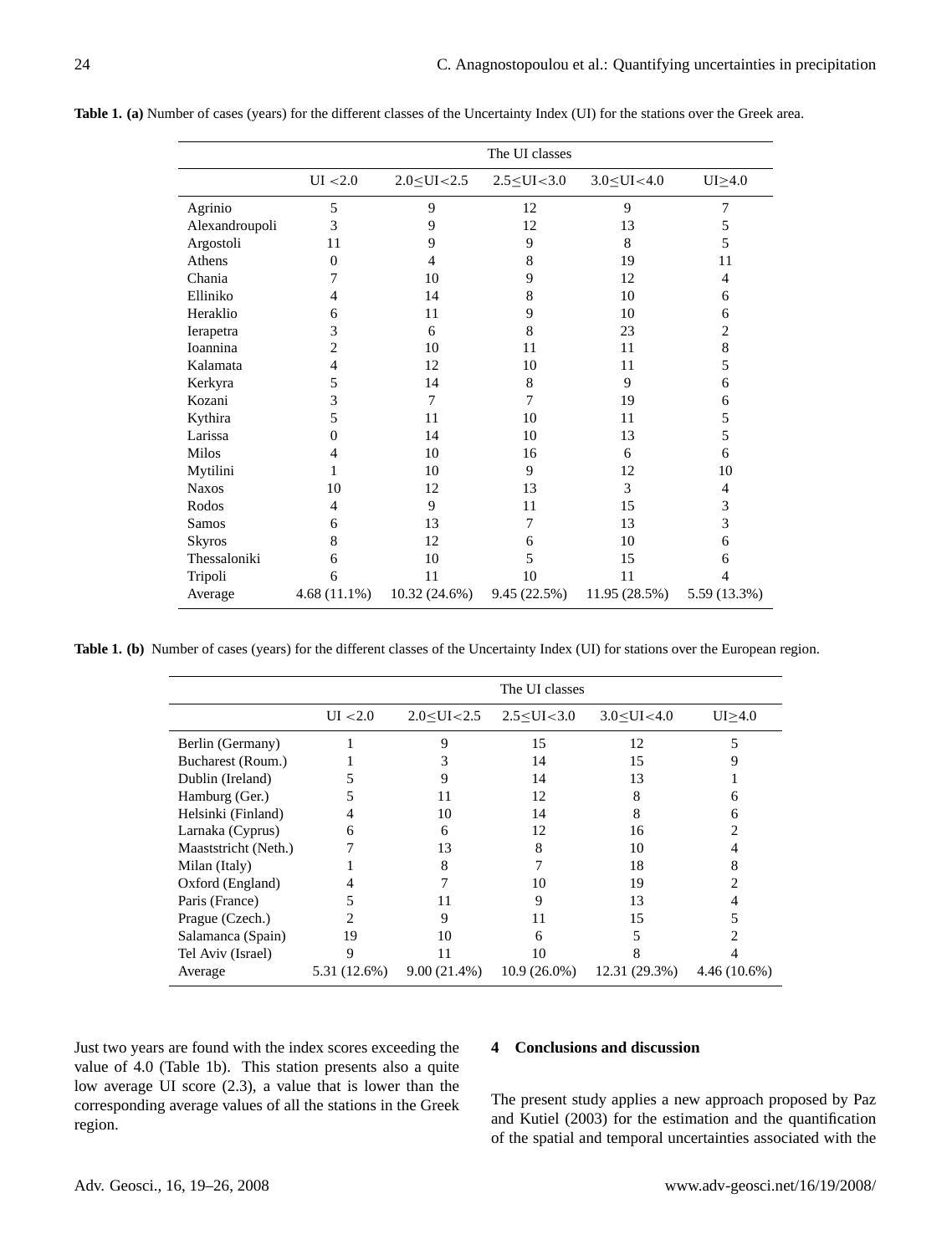rainfall characteristics of several stations over the Greek area. The methodology developed was applied to daily precipitation time series from 22 stations distributed uniformly over the study region, but with different local characteristics. This gives the opportunity to investigate also if these local factors play an important role to the rainfall uncertainly or if the uncertainty is mainly caused by other larger-scale or regional factors.

From the analysis of the RSL, it is derived that the rainy length varies from 4 to 9 months, depending on the station. For the continental stations, the first 50% of the precipitation is observed for a longer time period, while for the insular stations the precipitation amounts are well divided into two rainy periods. It is worth mentioning also that the RSL is relocated during the study time period for the majority of the stations, meaning that the rainy season begins later and finishes also later during the hydrological year. It is also observed that the duration of the second 50% of rainfall has increased its duration. This could play an important role both in agriculture and hydrology, since the same amount of rainfall falls for a larger period which is essential for the development of the plants (less irrigation needed). As variations in the beginning and ending of the rainy season were detected, a further analysis is required.

The scores of the UI that were found during all the years of the study period range from 1.1 to 8.3 and were divided into five sub-categories (classes). For the majority of the stations the greatest percentage of the cases (years) were found in the intermediate categories (from low to high uncertainty). However, from the average score values of the index, all the stations are characterized by medium and high uncertainty. The greatest mean value (3.4) was found at the station of Athens, the city that was subjected to the most intense urban development during the study period. This could be an indication that the expansion of a city, the growth of the population and more intense thermal urban effect (Philandras et al., 1998; Makrogiannis et al., 1999) may play an important role in the increase of the rainfall uncertainty. At this point, it is worth mentioning that the Attica basin is one of the few regions where precipitation amounts and frequencies do not present a significant decrease in the last 50 years, as in the rest of Greece (Maheras and Anagnostopoulou, 2003). It could be attributed to the great urbanization of this area.

Finally, it was important to examine if the index could be applied in different regions in order to quantify the uncertainty of rainfall and to make the results comparable. So, the same analysis was employed for a number of stations all over the European region. It was found that the number of the years and the percentage of each one of the five classes was more or less the same as the one in the Greek stations. This could be an indication that the classification of the uncertainty index is applicable in other regions also, with different climatic characteristics. In our opinion, the high uncertainty presented in some of the European stations may be attributed to the changes in the circulation conditions that influence the rainfall regime of the stations.

Undoubtedly, the uncertainty index needs further investigation. The authors orientate for a future work, to apply the UI in different regions, with different climatic characteristics, aiming on the validation of the index. Also, the application of the index employing GCM and RCM data in order to estimate the uncertainty of simulated time series could contribute to a more thorough evaluation of the models.

*Acknowledgements.* This work was funded both by the Ministry of National Education and Religious Affairs (Greece) and EU under the frame of the "PYTHAGORAS" project (EPEAEK II) and by the European Commission under the frame of the project GABARDINE (Groundwater Artificial recharge Based on Alternative sources of wateR: aDvanced INtegated technologies and management) contract no 518118.

Edited by: S. C. Michaelides Reviewed by: two anonymous referees

### **References**

- Alexandersson, H.: A homogeneity test applied to precipitation data. J. Climatol., 6, 661–675, 1986.
- Anagnostopoulou, C.:Contribution to the study of drought in the Greek area, Phd Thesis, Aristotle University of Thessaloniki, Department of Meteorology and Climatology, pp.219 (in greek), 2003.
- Anagnostopoulou, C., Maheras, P., Karacostas, T., and Vafiadis, M.: Spatial and temporal analysis of dry spells in Greece, Theor. Appl. Climatol., 74, 77–91, 2003.
- Bartzokas, A., Lolis, C., and Metaxas, D. A.: A study on the intra-annual variation and the spatial distribution of precipitation amount and duration over Greece on a 10 day basis, Int. J. Climatol., 23, 207–222, 2003.
- Champeil, A., Doré, T., and Fourbet, J. F.: Fusarium: Head blight: epidemiological origin of the effects of cultural practices on head blight attacks and the production of mycotoxins by Fusarium in wheat grains, Plant Sci., 166, 1389–1415, 2004.
- Fotiadi, A. K., Metaxas, D. A., and Barzokas, A.: A statistical study of precipitaiton in NW Greece, Int. J. Climatol., 19, 1221–1232, 1999.
- Maheras, P., Balafoutis, C., and Vafiadis, M.: Precipitation in the central Mediterranean during the last century, Theor. Appl. Climatol., 45, 209–216, 1992.
- Maheras, P. and Anagnostopoulou, C.: Circulation Types and their Influence on the Interannual variability and precipitation changes in Greece Mediterranean Climate-Variability and Trends, edited by: H. J. Bolle, Springer Verlag, Berlin, Heidelberg, 215–239, 2003.
- Makrogiannis, T., Santamouris, M., Papanikolaou, N., Koronaki, I., Tselepidaki, I., and Assimakopoulos, D.: The Athens urban climate experiment-temperature distribution. Klimat I Bioklimat Miast, Acta Universitatis Lodziensis, Wydawhictwo Uniwersytetu Lodzkiego, Folia Geographica Physica 3, Lodz, 33–50, 1999.
- Maskey, S., Guinot, V., and Price, R. K.: Treatment of precipitation uncertainty in rainfall-runoff modeling: a fussy set approach, Advan. Water Resour., 27, 889–898, 2004.